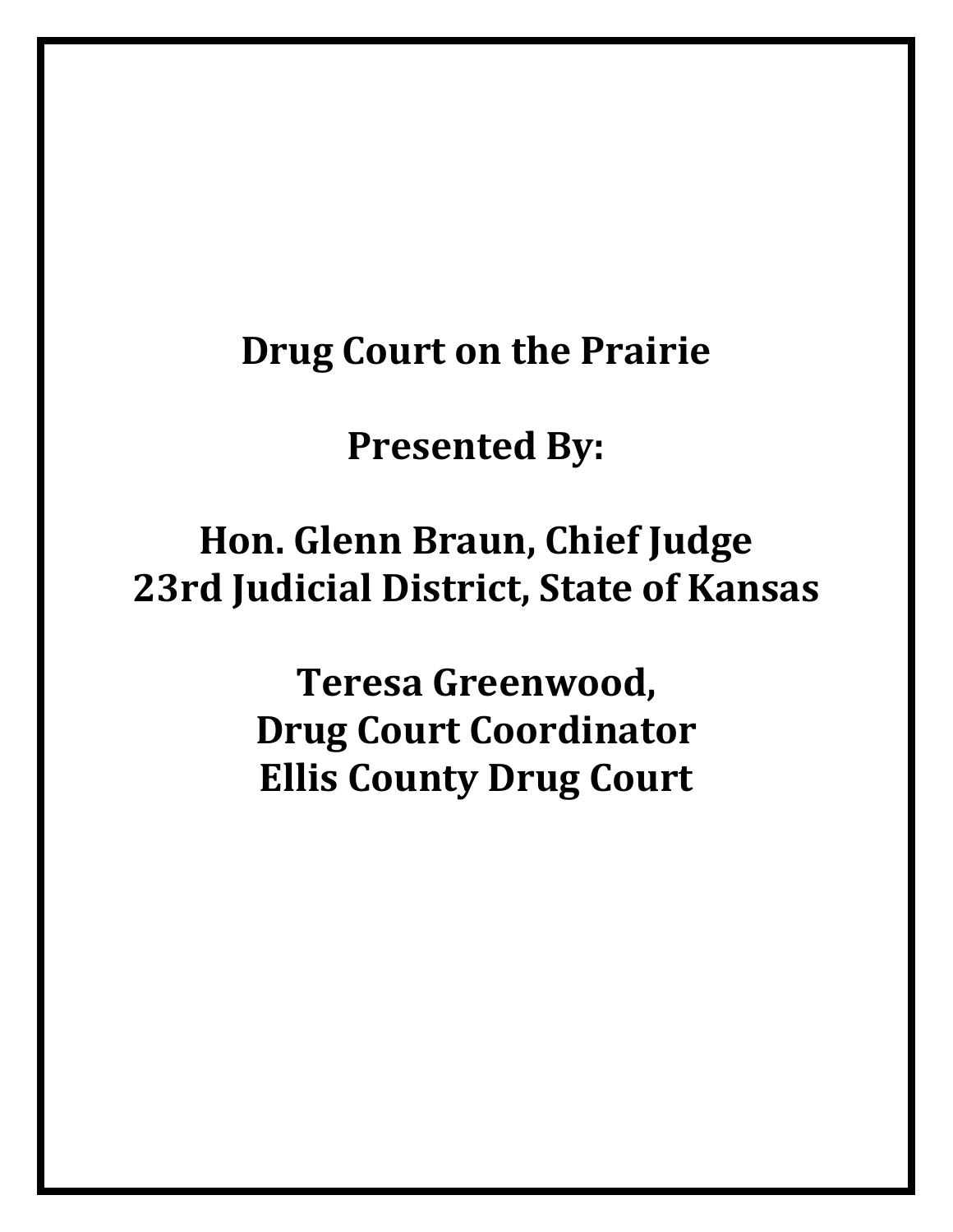# Ellis County Drug Court

Judge Glenn Braun, Chief District Judge, Drug Court Judge Teresa Greenwood, Court Services Officer, Drug Court Coordinator Aaron Cunningham, Asst. Ellis County Attorney Curtis Brown, Defense Attorney Erin Geist, Director, Northwest Kansas Community Corrections Kyle Bartling, Intensive Supervision Officer, NWKCC Trevor Roa, Intensive Supervision Officer, NWKCC Jobeth Haselhorst and Katelyn Pilgrim, Smoky Hill Foundation for Chemical Dependency Amy Bird, High Plains Mental Health Center Nick Eiden, Drug Court Case Manager Det. Brian Shannon, Ellis County Sheriff's Office Det. JB Burkholder, Hays Police Department Dr. Paul Lucas, Evaluator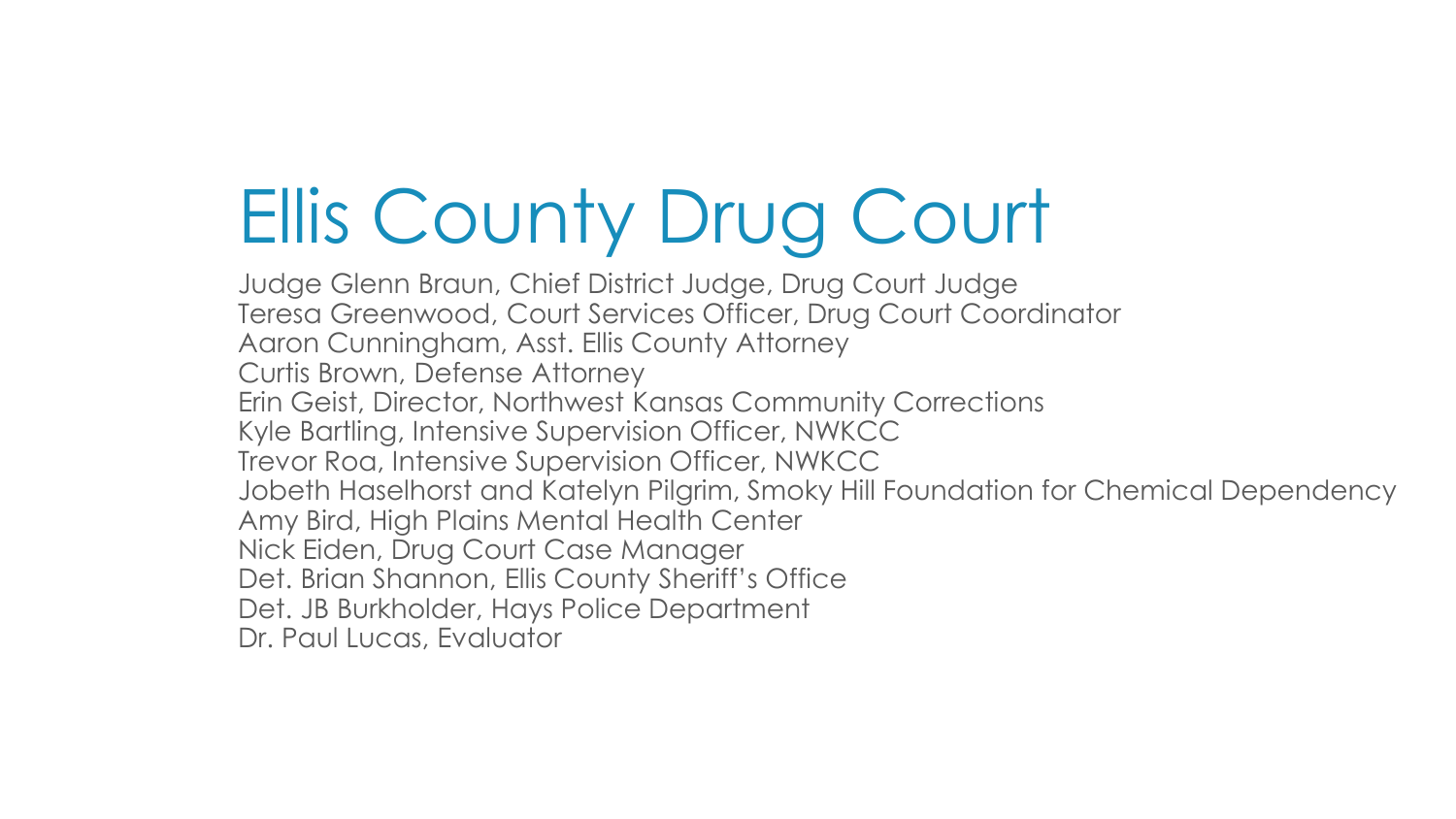# What is a Drug Court?

- The concept of treatment courts was created in 1989, first starting in Florida as a remedy to the growing epidemic of drug addiction and jail overcrowding due to addicts spending time incarcerated. Ellis County held it's first drug court on August 30, 2018.
- The goal is to combat the addiction while having an alternative to jail for participants.
- Nationwide, there are currently more than 3,000 drug courts serving 150,000 people each year.
- Drug court participants complete an intensive regimen of treatment, supervision, random urinalysis testing, and attendance in court in front of the judge in order to not only beat their addiction but have the support to maintain their sobriety and not be a drain on community resources.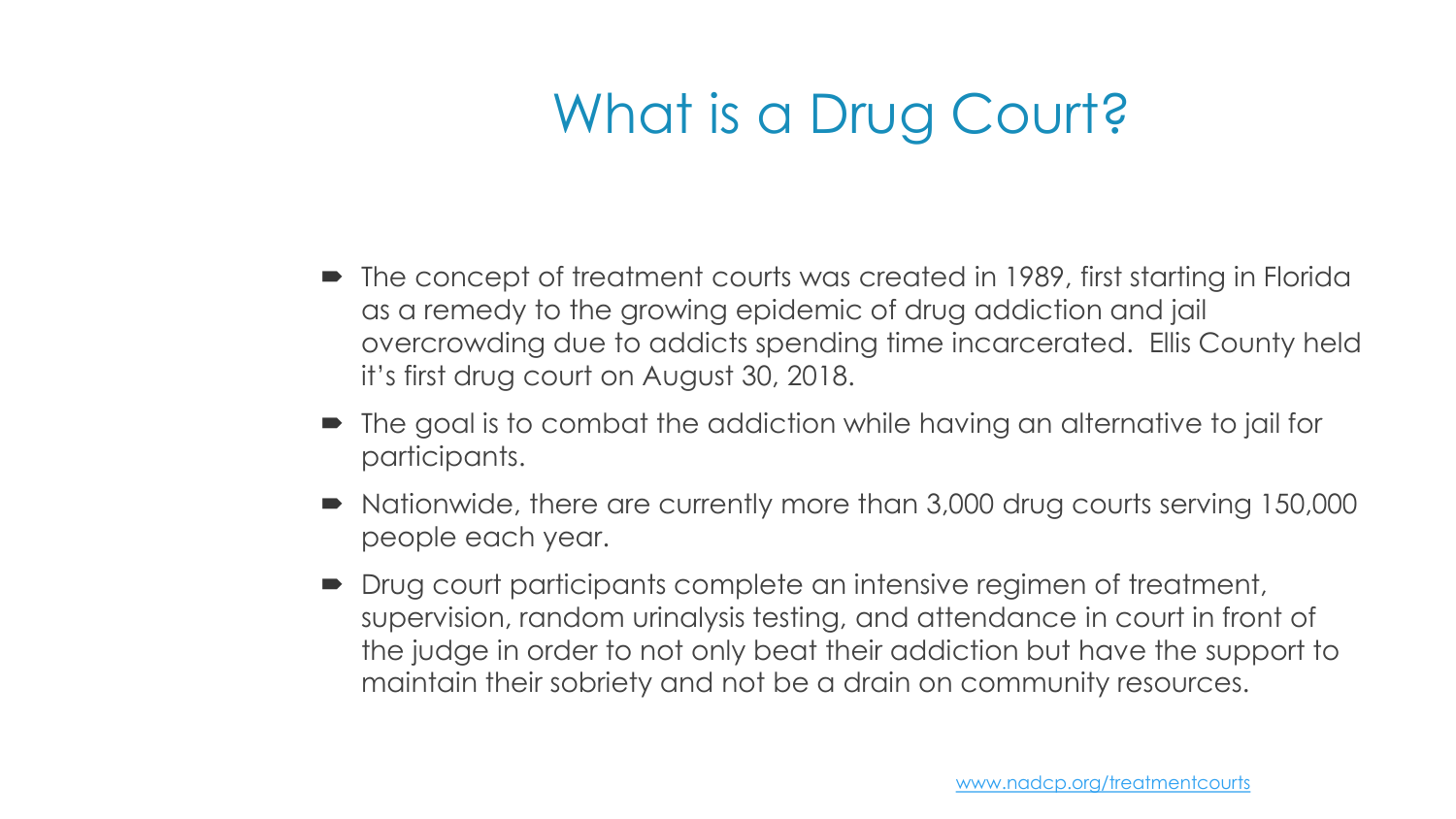# What is a Drug Court?

- Ellis County Drug Court participants must complete multiple requirements in a series of five phases and have the potential of being in the Drug Court for fourteen months or longer.
- They have intensive supervision from their probation officers, random UAs multiple times a week and intensive substance use treatment. Mental health and medical services are available for referral for those with underlying issues.
- Ellis County Drug Court meets bi-weekly and is for higher risk and higher needs offenders. The participant will stand directly in front of the judge in the court and discuss their progress, treatment, goals, and any setbacks. Their achievements are celebrated in open court with their peers, and setbacks are addressed with additional treatment, assigned tasks or sanction if appropriate.
- Participants are given the foundation and support to long term recovery.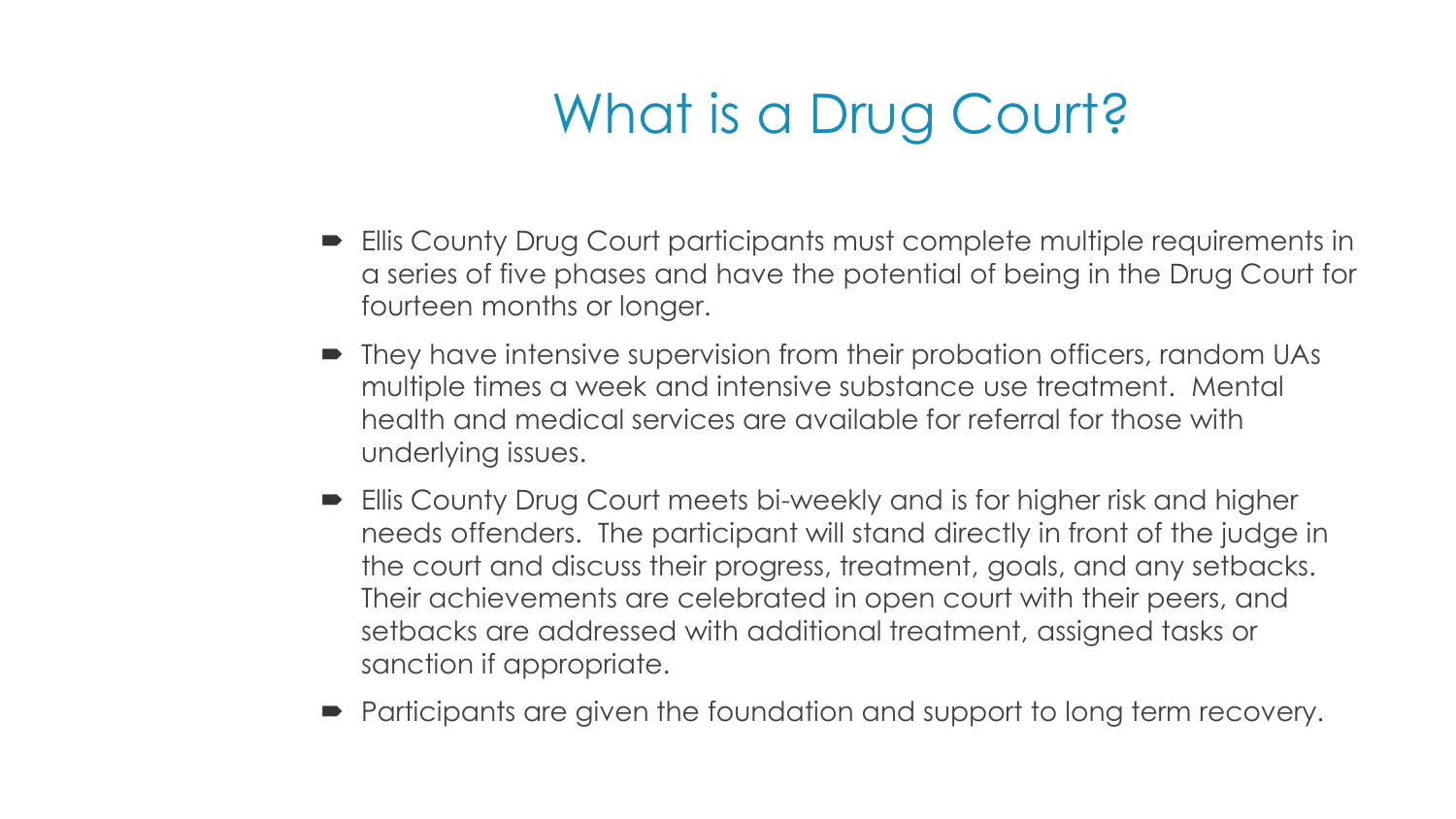# Why Drug Court?

- Treatment courts are the single most successful intervention in our nation's history for leading people living with substance use and mental health disorders out of the justice system and into lives of recovery and stability.
- Instead of viewing addiction as a moral failing, drug courts view it as a disease. Instead of punishment, treatment is offered. Instead of indifference, there is compassion.
- The current practice of incarcerating addicts instead of helping them combat their addiction simply is not working.
- The history of treatment courts has shown that supervision, structure, and evidence-based treatment is a far more successful approach to substance use than incarceration and punishment.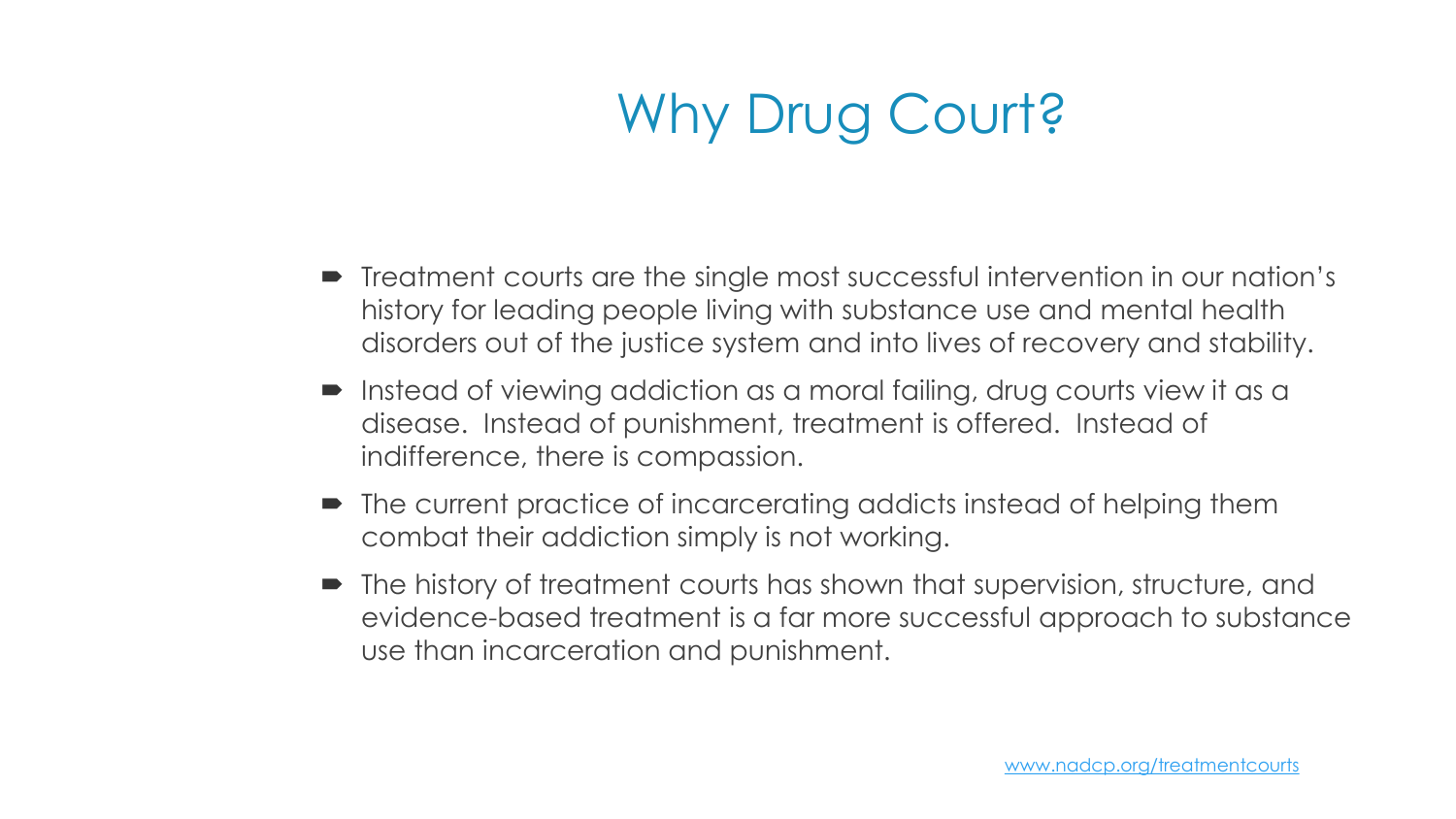# Why Drug Court?

- Nationally, these courts save up to \$13,000 for every individual they serve and return as much as \$27 for every \$1 invested.
- They improve education, employment, housing, and financial stability. They promote family reunification, reduce foster care placements, and increase the rate of mothers with substance use disorders delivering fully drug-free babies.
- $\blacksquare$  Treatment courts refer more people to treatment than any other intervention in America, and those people are more successful in recovery because they remain in treatment long enough to be successful.
- The average national completion rate for treatment courts is nearly 60%, more than twice the rate of people on probation with substance use disorders without treatment court intervention. 75% of treatment court graduates do not reoffend.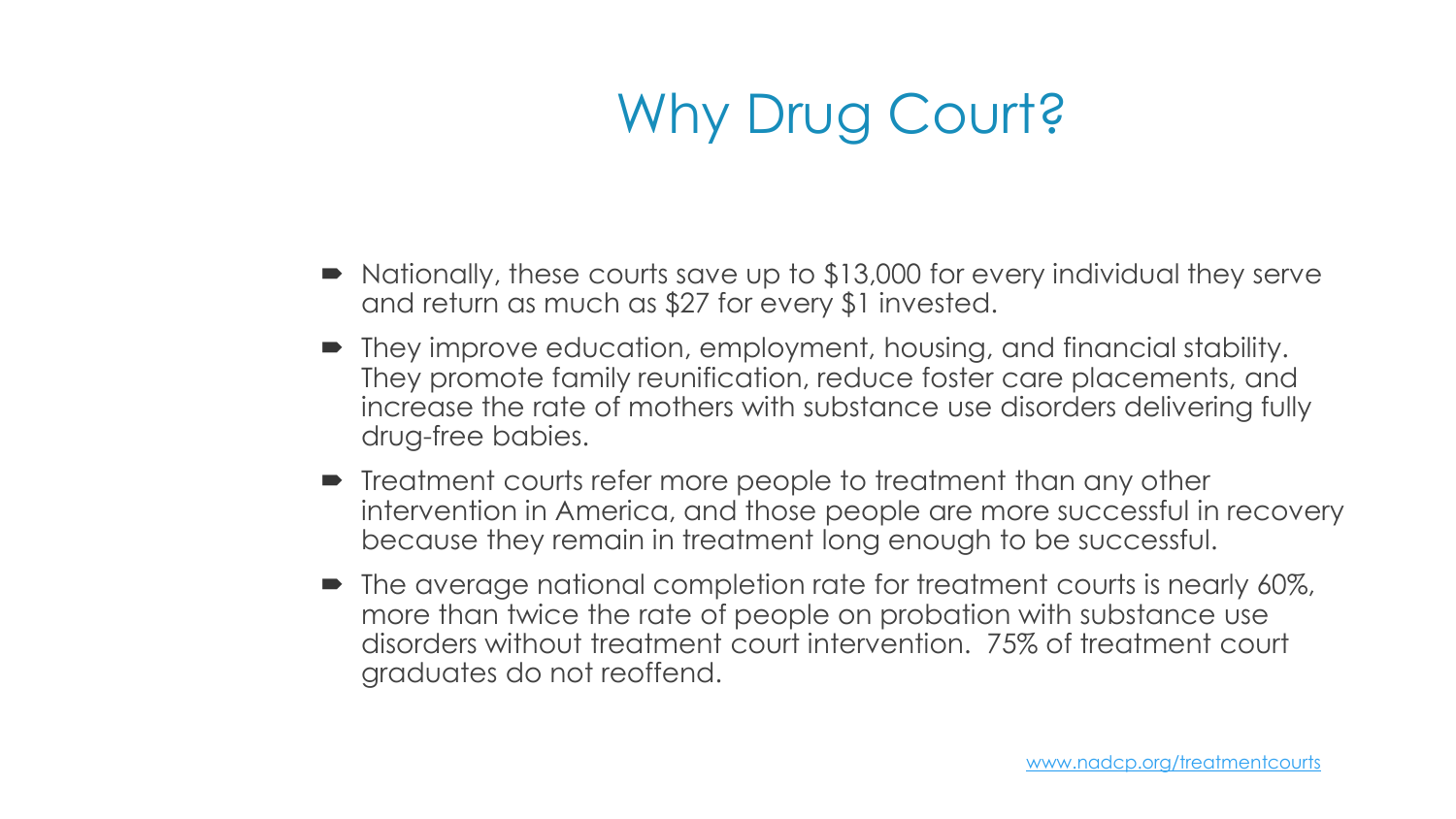#### The National Epidemic

- 70,000 Americans died of drug overdoses in 2019
- 2/3 of all fatal drug overdoses in the US are due to opioids.
- 65% of all US inmates have a substance use disorder
- \$80 billion annually is spent in the US on incarceration
- 20.2 million American adults (1 in 10) have a substance use disorder
- **People are more likely to be incarcerated than treated.**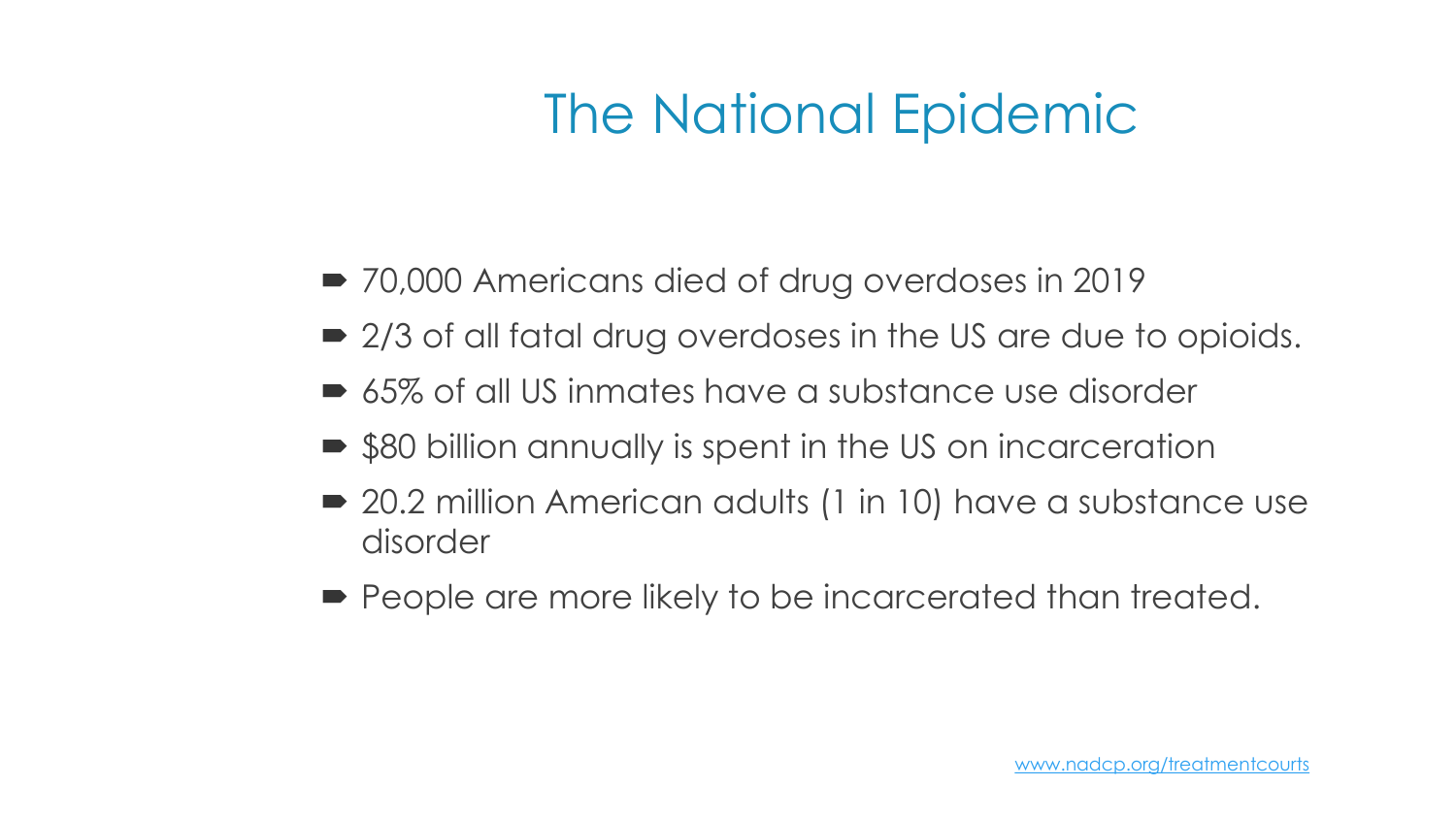#### Who Can be in Drug Court?

- High Risk High Needs offenders with a felony conviction and a high probability of a substance use disorder
- Must be non-violent and live in Ellis County
- Cannot be a registered sex offender or be a drug distributor for profit (consideration given for small time distributors supporting their own habit)
- Most Senate Bill 123 eligible offenders who live in Ellis County are eligible and placed in drug court.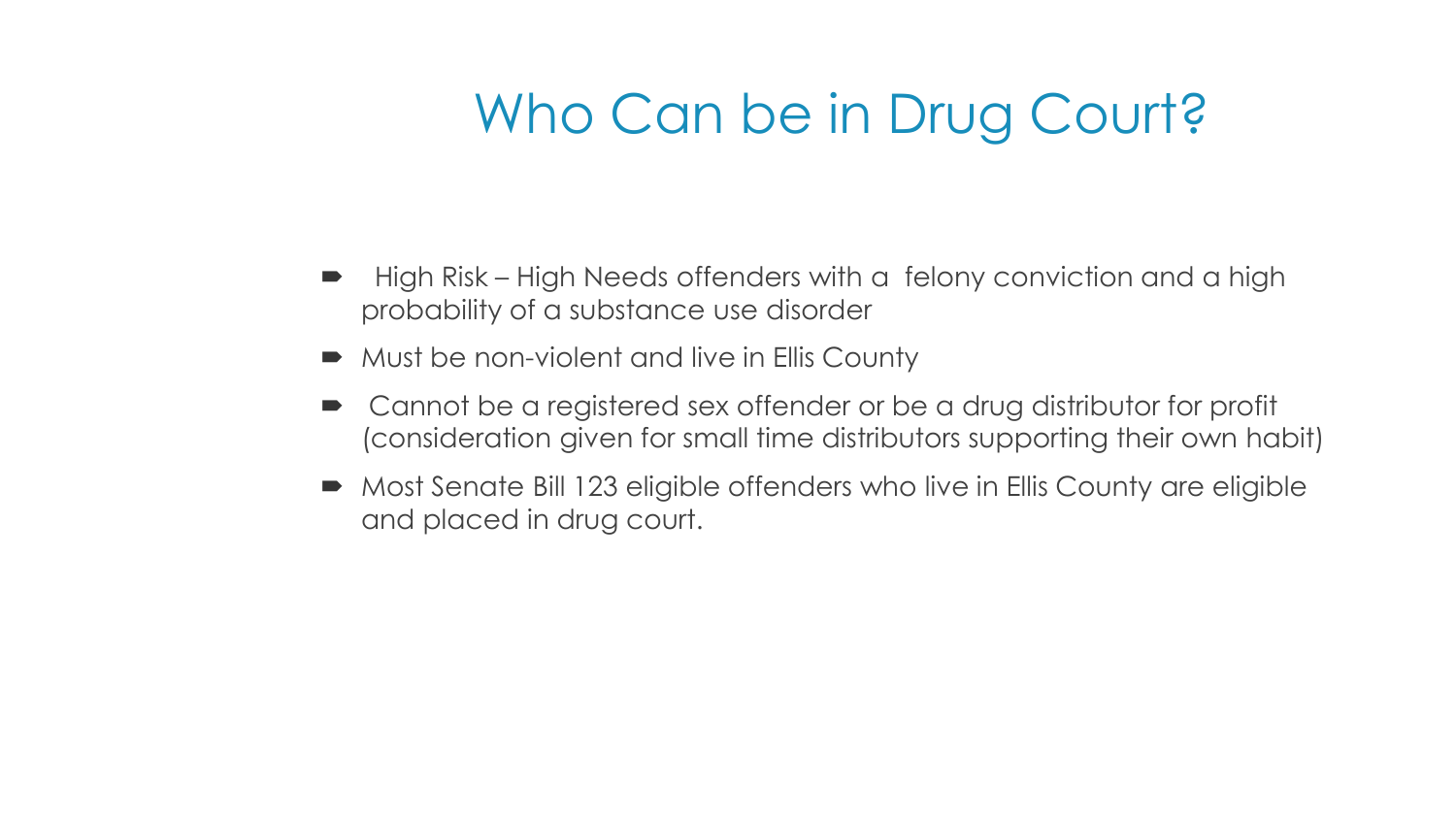#### <u> Λ.</u>  $\boldsymbol{\alpha}$ FOR 0  $\mathbf U$ ш  $\mathbf C$ **IBL** E  $\overline{O}$  $\propto$  $\mathbf{\Omega}$ Ě ш ΣY O **LU U AR**  $\mathbf{v}$ 긊

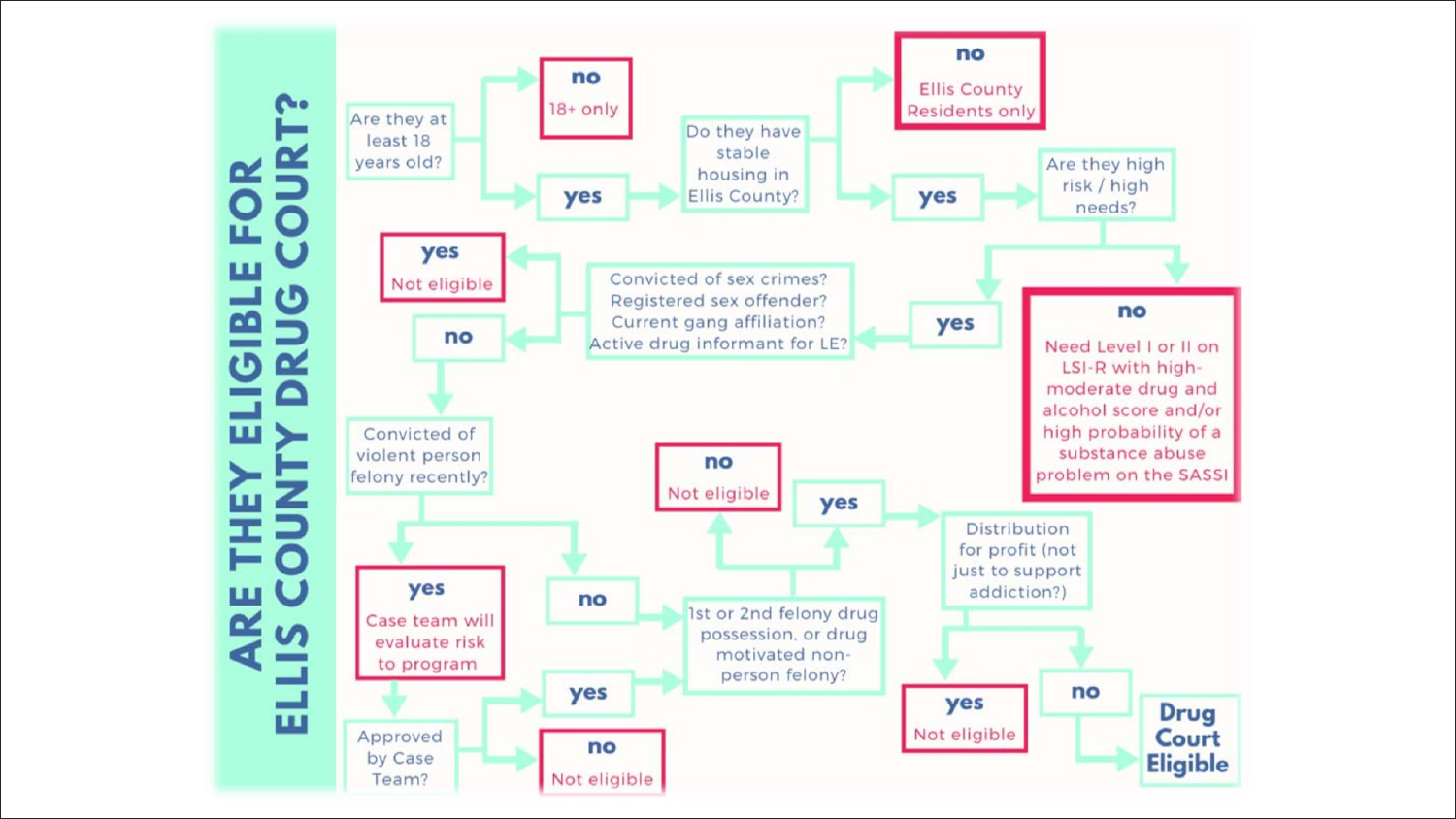#### Drug Court Phases

 Ellis Count Drug Court is divided into five phases: Acute Stabilization – Phase 1 (requires 14 days sober to advance) Clinical Stabilization –Phase 2 (30 days sober to advance) Pro Social Habilitation – Phase 3 (45 days sober to advance) Adaptive Habilitation – Phase 4 (60 days sober to advance) Continuing Care – Phase 5 (90 days sober to advance) Participants in Ellis County Drug Court will spend a minimum of 14 months in the

program, and longer if they have not met the basic requirements of the program to advance to the next phase.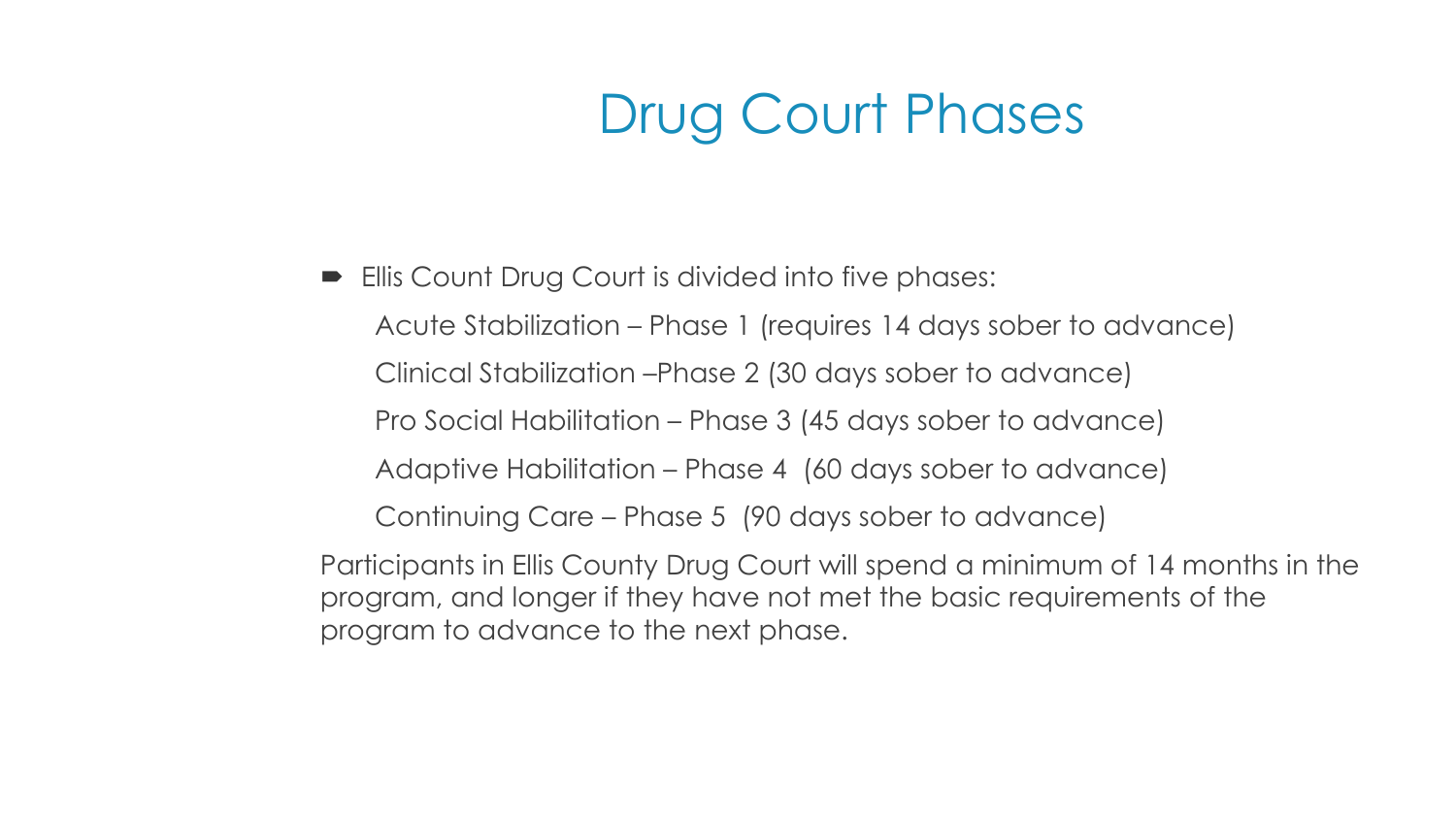#### Incentives - Sanctions

Incentives given for when all requirements have been met

- Gift cards
- Verbal Praise
- Phase advancement

Sanctions include:

- Community service
- **Extra UAs or extra reporting**
- Writing an essay to share with the court
- **D** Jail sanction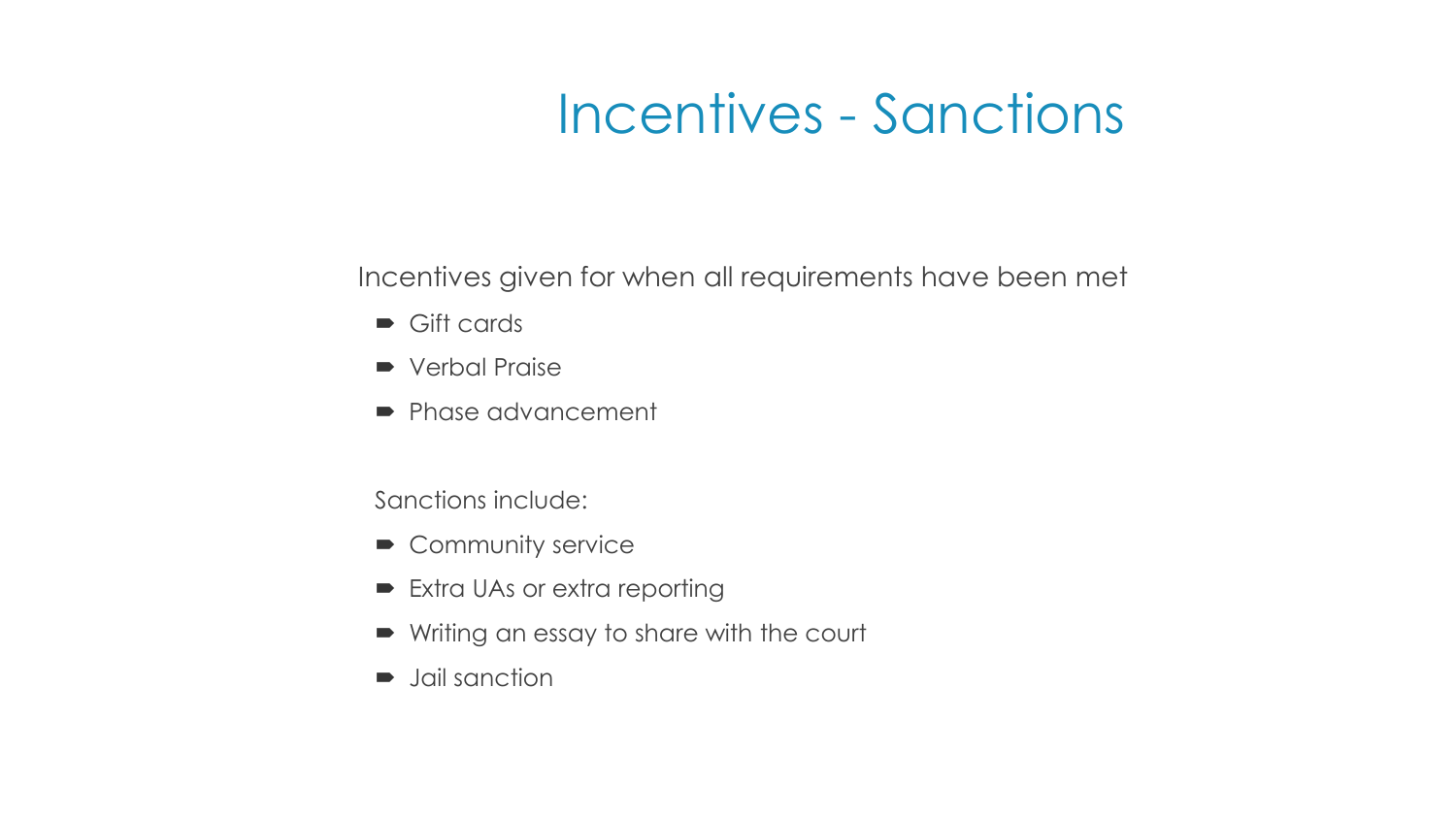#### Roles of the Drug Court Team

Drug Court Coordinator Treatment Provider Prosecutor **Mental Health** Defense Attorney **Case Manager** Treatment Provider **Law Enforcement Evaluator** 

Drug Court Judge **Intensive Supervision Officers**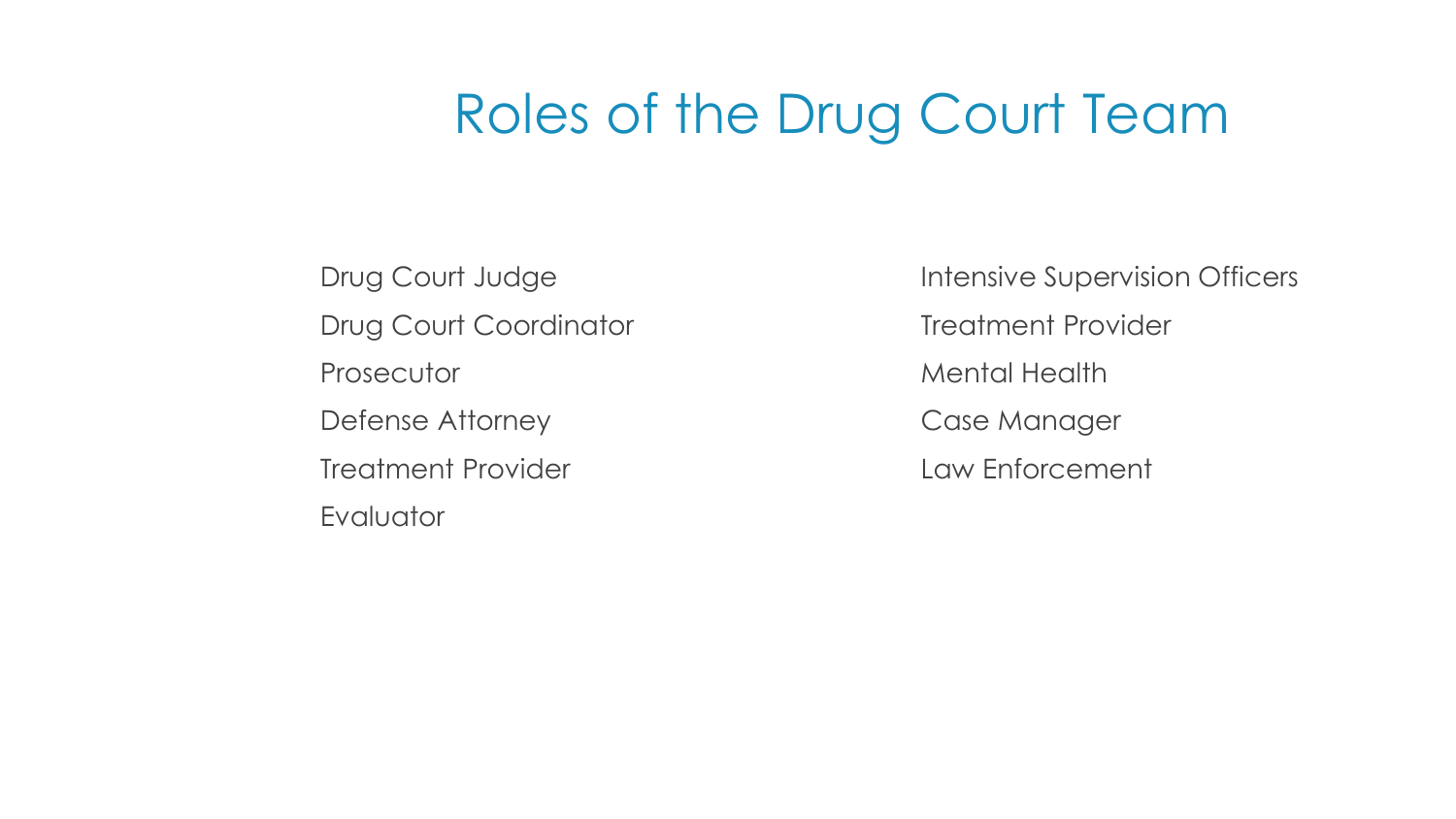#### Success Story - Mark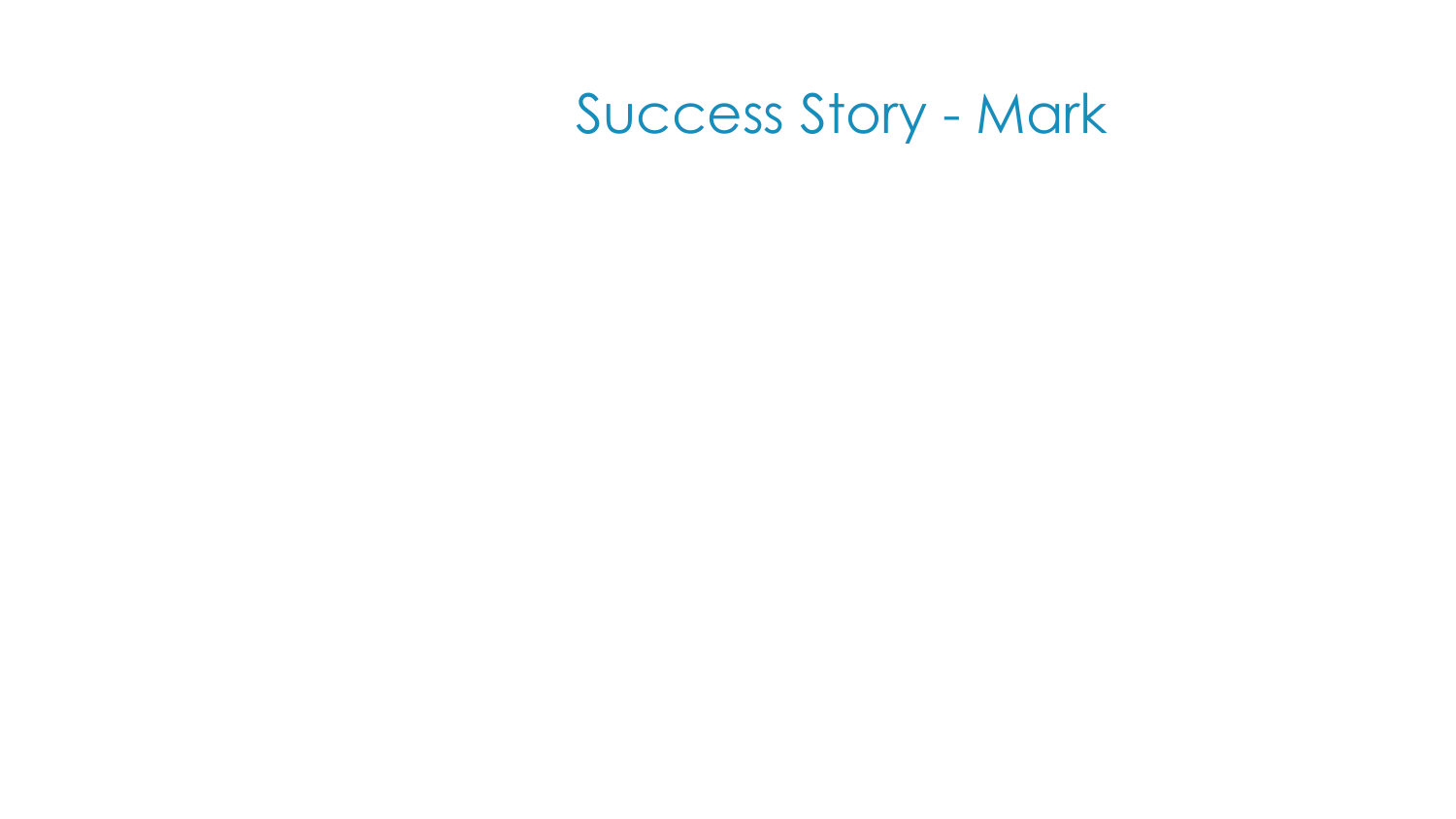#### Success of Ellis County Drug Court

- Graduates: We've graduated 21 participants from the Ellis County Drug Court since it began in August of 2018.
- We know of only three that have been arrested for new cases since their graduation. 86% Success Rate
- We are continuing to grow and develop our program to be efficient and effect, and are developing an after care program to better serve our later phase participants and graduates of the program.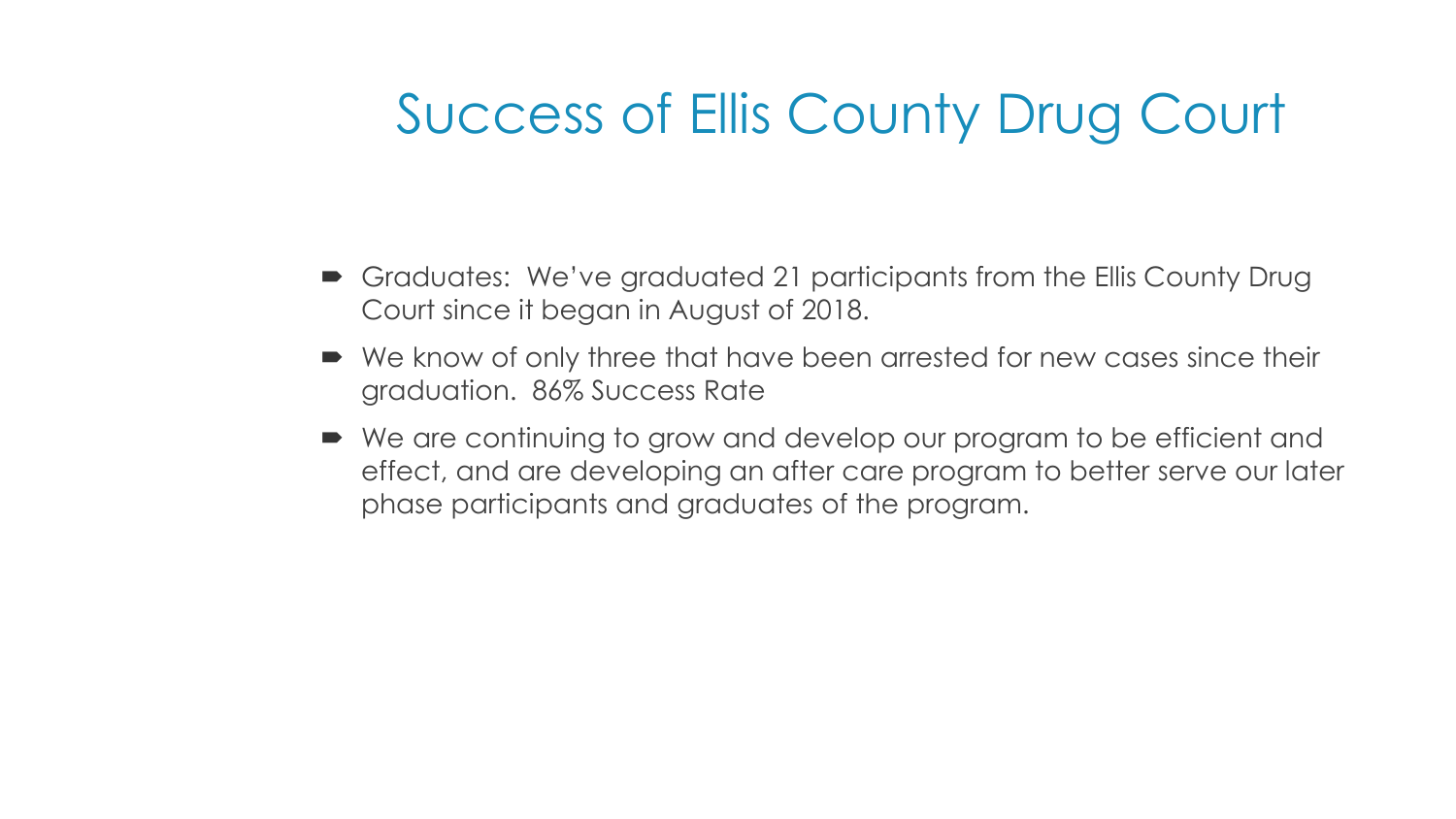#### Costs

In 2018 we asked the Ellis County Commission for \$30,000 in start up funds. We have more than half of that money left nearly three years later.

In 2019 we were awarded a federal grant from the Bureau of Justice Administration. Funding is used for treatment, housing assistance for participants, cab vouchers, payment for defense attorney services, office supplies, medical check-ups and the entire wage of our part-time drug court case manager, Nick Eiden. This funding is available until October 2022 and can be renewed upon application.

Gift card incentives, which are not covered by the federal grant, cost the court \$650 in 2018, \$2990 in 2019, and \$1665 in 2020. Generous donations from organizations including the Ellis County Bar Association have helped fund these gifts to our hard-working participants.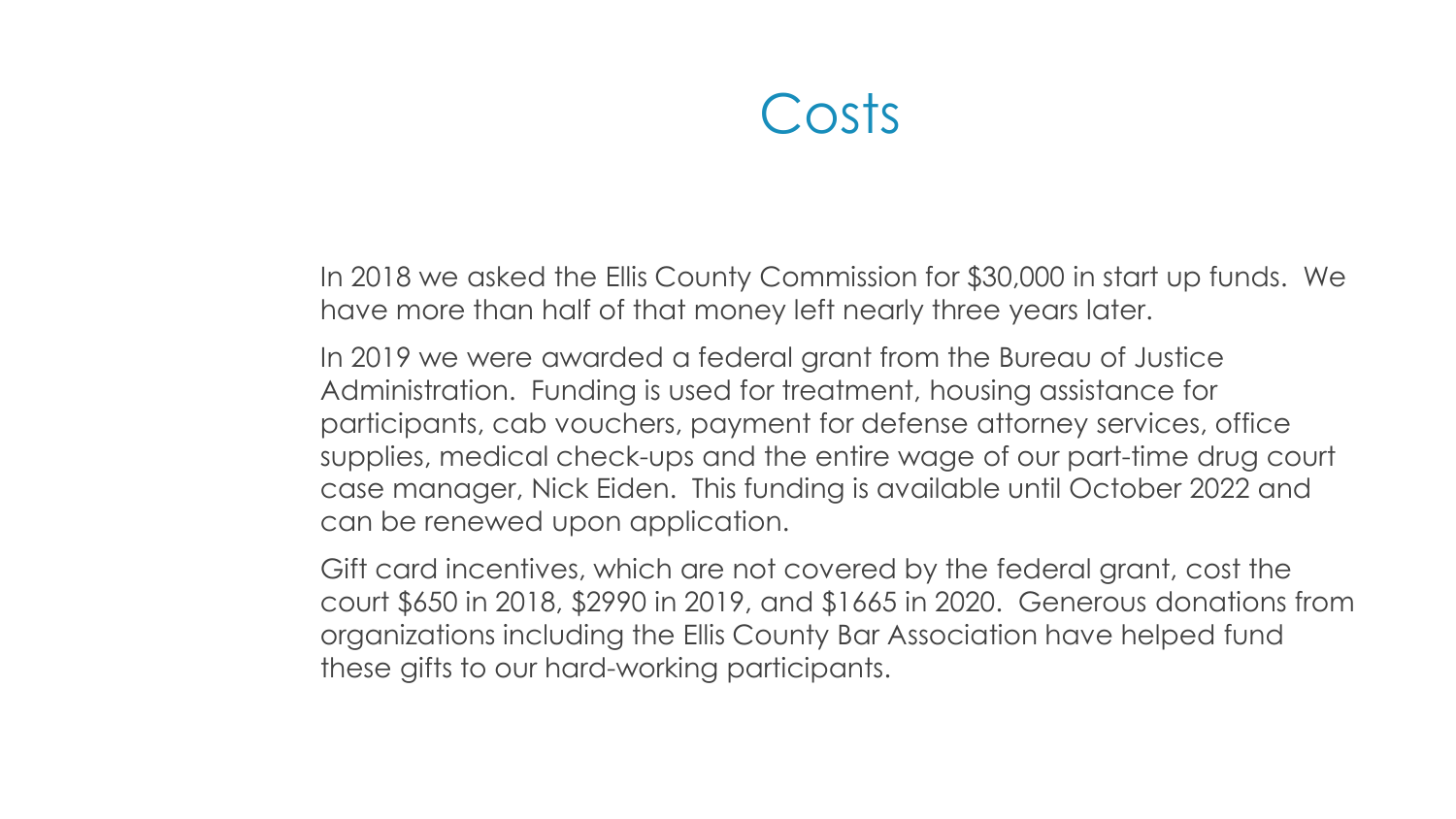#### Additional Resources

[www.nadcp.org](http://www.nadcp.org/)

[www.ndci.org](http://www.ndci.org/)